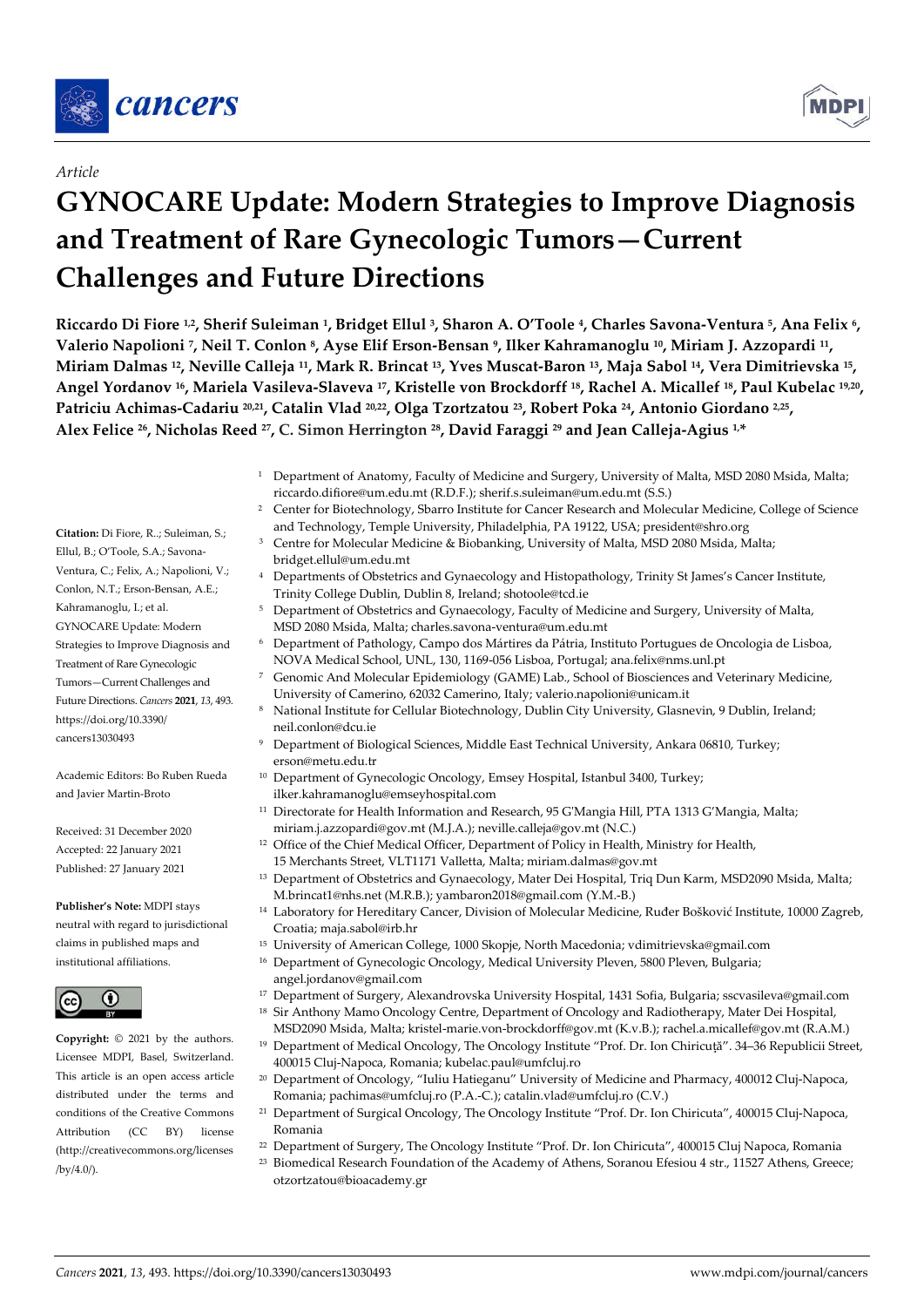- <sup>24</sup> Institute of Obstetrics and Gynaecology, University of Debrecen, Nagyerdei krt. 98, 4032 Debrecen, Hungary; pokar@med.unideb.hu
- <sup>25</sup> Department of Medical Biotechnologies, University of Siena, 53100 Siena, Italy
- <sup>26</sup> Centre of Molecular Medicine and BioBanking, Department of Physiology & Biochemistry, Faculty of Medicine & Surgery, University of Malta, MSD 2080 Msida, Malta; alexfelice1@icloud.com
- <sup>27</sup> Beatson Oncology Centre, Gartnavel General Hospital, 1053 Great Western Road, Glasgow G120YN, UK; Nick.Reed@ggc.scot.nhs.uk
- <sup>28</sup> Cancer Research UK Edinburgh Centre, Western General Hospital, University of Edinburgh, Crewe Road South, Edinburgh EH4 2XR, UK; Simon.herrington@ed.ac.uk
- <sup>29</sup> Department of Statistics, University of Haifa, Haifa 31905, Israel; dfaraggi@univ.haifa.ac.il
- **\*** Correspondence: jean.calleja-agius@um.edu.mt; Tel.: +356-2340-1892

**Simple Summary:** More than 50% of all the tumors affecting the female genital tract can be classified as rare and usually have a poor prognosis owing to delayed diagnosis and treatment. Currently, gynecologic cancer research, due to distinct scientific and technological challenges, is lagging behind. Moreover, the overall efforts for addressing these challenges are fragmented across different countries. The European Network for Gynecological Rare Cancer Research: GYNOCARE aims to address these challenges by creating a unique network between key stakeholders covering distinct domains from basic research to cure. GYNOCARE is part of a European Collaboration in Science and Technology (COST) with the aim to focus on the development of new approaches to improve the diagnosis and treatment of rare gynecological tumors. Here, we provide a brief overview describing the goals of this COST Action and its future challenges with the aim to continue fighting against this rare cancer.

**Abstract:** More than 50% of all gynecologic tumors can be classified as rare (defined as an incidence of ≤6 per 100,000 women) and usually have a poor prognosis owing to delayed diagnosis and treatment. In contrast to almost all other common solid tumors, the treatment of rare gynecologic tumors (RGT) is often based on retrospective studies, expert opinion, or extrapolation from other tumor sites with similar histology, leading to difficulty in developing guidelines for clinical practice. Currently, gynecologic cancer research, due to distinct scientific and technological challenges, is lagging behind. Moreover, the overall efforts for addressing these challenges are fragmented across different European countries and indeed, worldwide. The GYNOCARE, COST Action CA18117 (European Network for Gynecological Rare Cancer Research) programme aims to address these challenges by creating a unique network between key stakeholders covering distinct domains from concept to cure: basic research on RGT, biobanking, bridging with industry, and setting up the legal and regulatory requirements for international innovative clinical trials. On this basis, members of this COST Action, (Working Group 1, "Basic and Translational Research on Rare Gynecological Cancer") have decided to focus their future efforts on the development of new approaches to improve the diagnosis and treatment of RGT. Here, we provide a brief overview of the current stateof-the-art and describe the goals of this COST Action and its future challenges with the aim to stimulate discussion and promote synergy across scientists engaged in the fight against this rare cancer worldwide.

**Keywords:** rare gynecologic tumors; circulating tumor-specific markers; cancer stem cells; theranostics; biobanking; personalized medicine

#### **1. Introduction**

It is estimated that, globally, gynecologic malignancies comprise 19% of the new cancer diagnoses in women [1]. Up to 50% of these tumors are classified as rare (Table 1) [2,3]. Any strategy to improve on the available knowledge of rare gynecological malignancies requires a clear definition of what conditions are considered rare. The term 'rare tumor' refers mostly to non-epithelial subtypes. However, it is now clear that different histologic epithelial subtypes of ovarian, endometrial, and cervical cancers have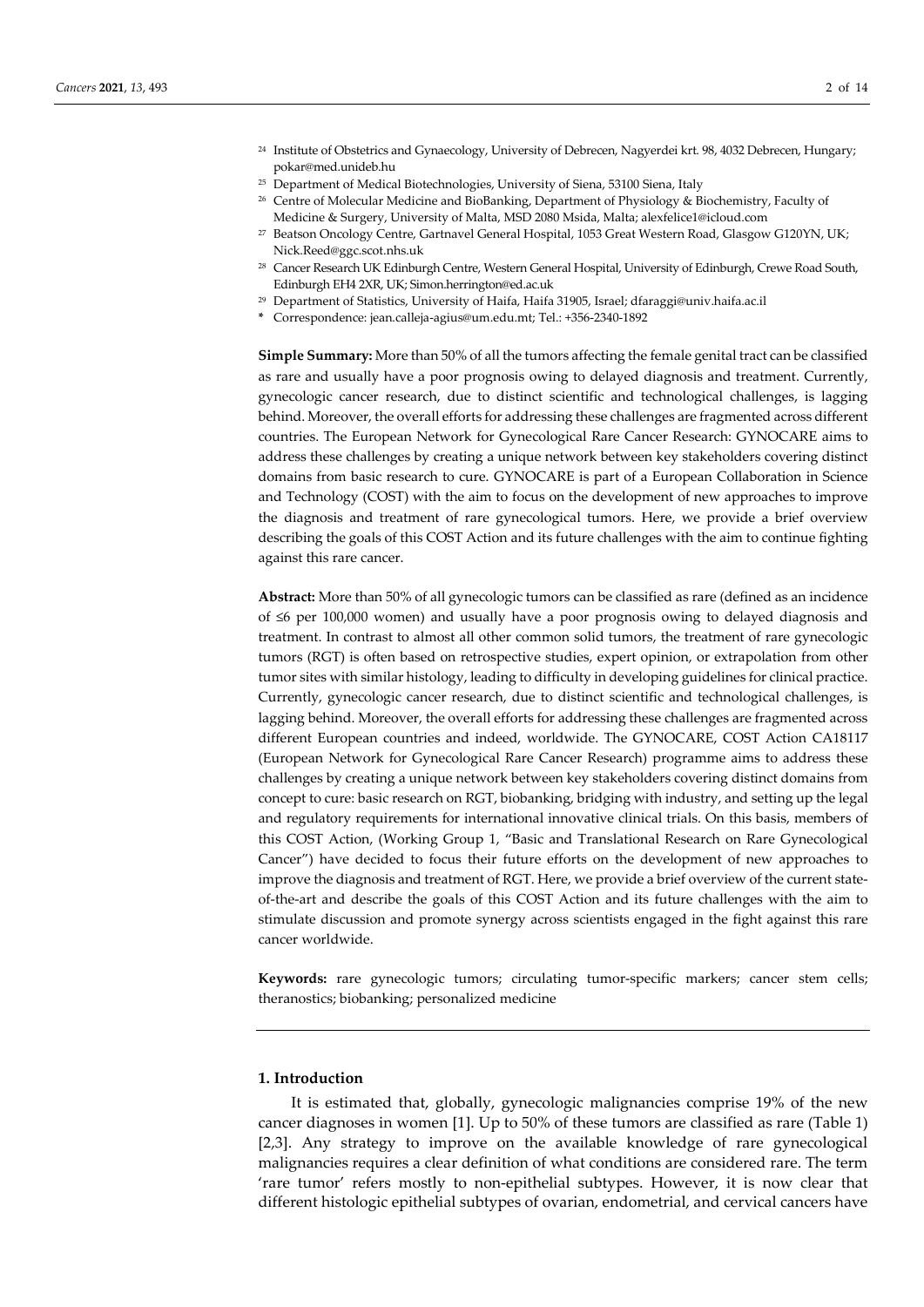distinct pathological behavior patterns that place many more of these tumors into a 'rare' category, defined as an annual incidence of six or fewer per 100,000 [4]. In total, rare gynecologic tumors (RGT) represent more than 50% of the total number of gynecologic tumors, with about 80,000 new cases per year in Europe, involving more than 30 different histologic diagnoses, with a very limited number of patients in each diagnostic category [3]. This is in stark contrast with other common solid tumors. RGT are also associated with a poor prognosis, and given the low incidence of each entity, this poses a major hurdle in the management of patients. Delayed diagnosis due to clinical inexperience, the lack of knowledge and therapeutic options are the main reasons accounting for poor outcomes in RGT [1].

| <b>Site</b>                          | Morphology        | Malignancy                                         |
|--------------------------------------|-------------------|----------------------------------------------------|
|                                      |                   | Paget's disease of the vulva                       |
|                                      | Epithelial        | Adenocarcinoma                                     |
| Vulva-Vagina                         |                   | Other carcinomas                                   |
|                                      |                   | Skin adnexal carcinoma                             |
|                                      | Germ Cell         | Yolk sac tumor and other types                     |
| Uterine cervix                       | Epithelial        | Adenocarcinoma                                     |
|                                      |                   | Carcinosarcoma                                     |
|                                      | Mixed             | Adenosarcoma                                       |
|                                      | Epithelial        | Carcinosarcoma                                     |
| Uterine corpus                       | Mixed             | Adenosarcoma                                       |
|                                      | Germ Cell         | Yolk sac tumor and other types                     |
|                                      | Epithelial        | Adenocarcinoma                                     |
| Fallopian tube                       | Mixed             | Adenosarcoma                                       |
|                                      |                   | Mucinous adenocarcinoma                            |
|                                      |                   | Clear cell adenocarcinoma                          |
|                                      | Epithelial        | Low-grade serous carcinoma                         |
|                                      |                   | Other carcinomas                                   |
|                                      |                   | Adult granulosa cell tumor                         |
|                                      |                   | Juvenile granulosa cell tumor                      |
|                                      | Sex cord-stromal  | Sertoli-Leydig cell tumor                          |
|                                      |                   | Steroid cell tumor                                 |
| Ovary                                | Mixed             | Adenosarcoma                                       |
|                                      |                   | Dysgerminoma/Seminoma                              |
|                                      | Germ Cell         | Yolk sac tumor                                     |
|                                      |                   | Mixed germ cell tumor                              |
|                                      |                   | Embryonal carcinoma                                |
|                                      |                   | Choriocarcinoma, NOS                               |
|                                      |                   | Immature teratoma                                  |
|                                      |                   | Gonadoblastoma                                     |
|                                      | Mesenchymal       | Sarcomas eg leiomyosarcoma                         |
|                                      | Mesonephric       |                                                    |
|                                      | (Wolffian system) | Wolffian tumor, Mesonephric carcinoma              |
| All sites                            | Neuroendocrine    | Neuroendocrine carcinomas and mixed neuroendocrine |
|                                      | neoplasia         | -non neuroendocrine carcinomas                     |
|                                      | Haematolymphoid   | Primary haematolymphoid tumors                     |
| Gestational<br>trophoblastic disease | Trophoblastic     | Choriocarcinoma                                    |
|                                      |                   | Epithelioid trophoblastic tumor                    |
|                                      |                   | Placental site trophoblastic tumor                 |

**Table 1.** Rare gynecological tumors \*.

\* Adapted from WHO classification of tumors Editoral Board. Female Genital Tumors. Lyon (France) IARC 2020 (WHO classification of tumors series, 5th ed.; Volume 4). https://publications.iarc.fr/592.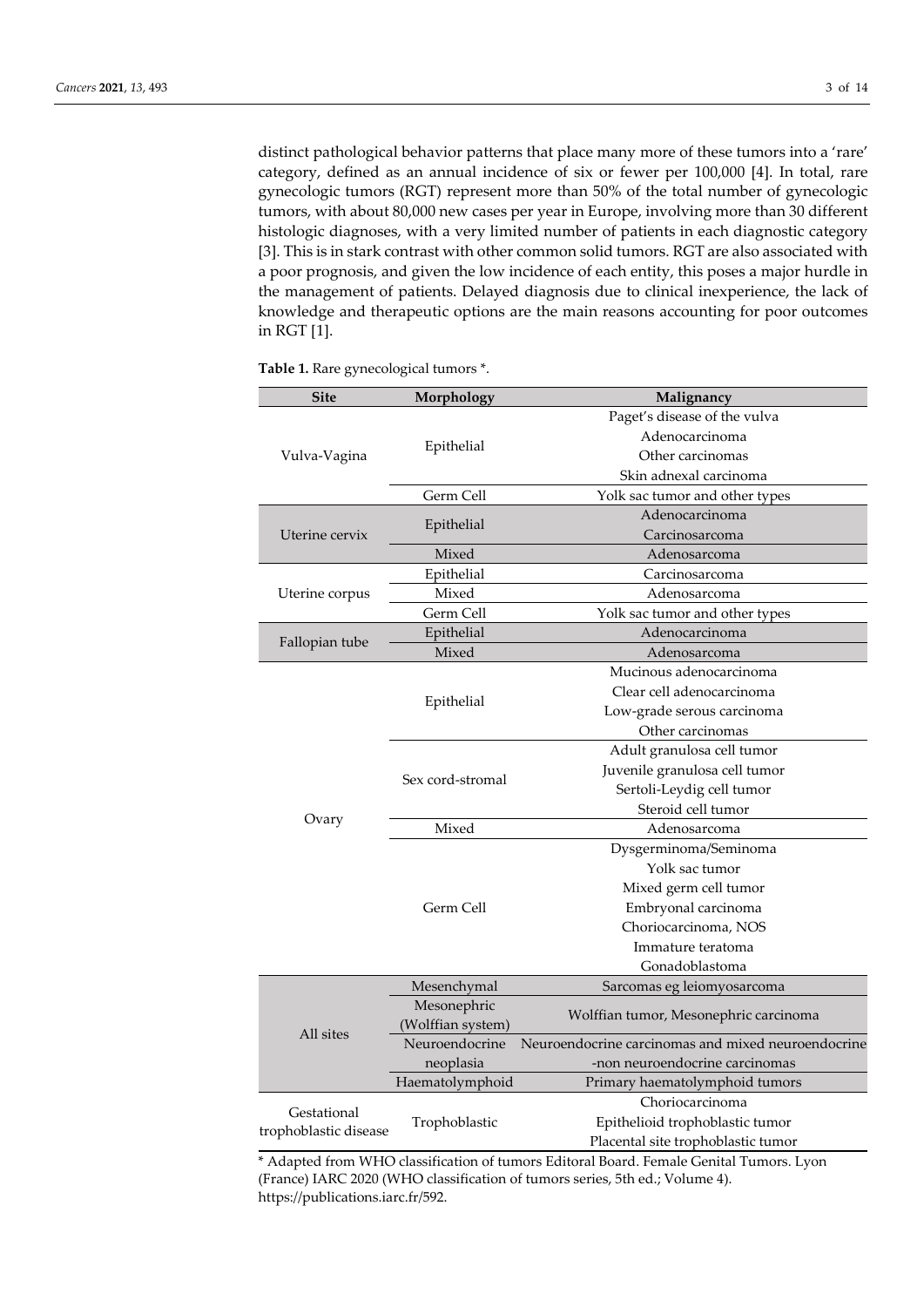Currently, the treatment of RGT is often based on retrospective studies, expert opinion, or extrapolation from other tumor sites with similar histology, leading to difficulty in developing guidelines for clinical practice [1,5–7]. Hence, the management of these tumors needs to be based on scientific evidence that should lead to international consensus guidelines and clinical trials, as well as reference centers and/or networks sharing multidisciplinary expertise and access to clinical trials [8,9]. Many of the difficulties in conducting trials in RGT subtypes could be overcome through the establishment of robust international collaborations [9]. One way to overcome these challenges, would be to establish networks of centres for rare gynaecological cancers across the European Union (EU) to thereby achieve the necessary organizational structure and critical mass to carry out clinical trials, optimise patient care and improve the biological knowledge of these diseases [9]. In this regard, the European Commission is implementing the Directive 2011/24/EU that is meant to grant EU patients the right to access safe and good-quality treatment across EU borders. In particular, the creation of the European Reference Networks (ERNs) intends to provide specialised healthcare for rare diseases [10]. The formal activation of ERNs is a cornerstone in the EU cooperation on rare cancers, along with the established Joint Action on Rare Cancers (JARC) of the European Public Health Programme [10]. Indeed, JARC, launched in October 2016, was a 3-year initiative aimed to optimize the creation process of the ERNs, by providing them with operational solutions and professional guidance in the areas of quality of care, epidemiology, research and innovation, education and state of the art definition on prevention, diagnosis and treatment of rare cancers [11].

Since March 2017, the 24 existing ERNs for rare diseases are serving as research and knowledge centres, updating and contributing to the latest scientific findings, treating patients from other Member States and ensuring the availability of subsequent treatment facilities where necessary.

In 2016, an EU call for rare cancer was set up and several healthcare institutions applied to become an EU network dedicated to rare adult cancers. EURACAN (Rare Adult CANcer) aims to establish a world-leading, patient-centric and sustainable network of multidisciplinary research-intensive clinical centre focused on rare adult cancers (RAC) with the underlying vision to (1) standardize and improve the quality of care of all RAC in European adult patients and (2) ensure an optimised access to clinical innovation in the field of RAC and across all Member States. With associate partners, in particular patients advocacy groups, preparation and dissemination of multilanguage information documents on the nature of the disease, treatments, management, reference centres for treatment and appropriate contacts within patients advocacy groups will be developed.

However, at present, gynecologic cancer research, due to distinct scientific and technological challenges, is lagging. GYNOCARE, COST Action CA18117 (European Network for Gynecological Rare Cancer Research) is an EU funded programme that aims to address these challenges by creating a unique network between key stakeholders covering distinct RGT research areas ranging from concept to cure basic research, biobanking, bridging with industry, and setting up the legal and regulatory requirements for international innovative clinical trials (Figure 1) [12]. On this basis, members of this COST Action, (Working Group 1, "Basic and Translational Research on Rare Gynecological Cancer") have decided to focus their future efforts on the development of new approaches to improve the diagnosis and treatment of RGT. The future challenges will be described, and the action which will be launched in order to achieve ambitious goals, taking into account both the state-of-the-art and vision of this COST Action. Getting the histopathology right, with centralised referrals and review of pathology, which is now readily available with digital image transfer. Correct histopathological diagnosis leads to correct treatment and potentially better outcome. This is nowadays simple technology, which, with endorsement, can be implemented quickly and cheaply.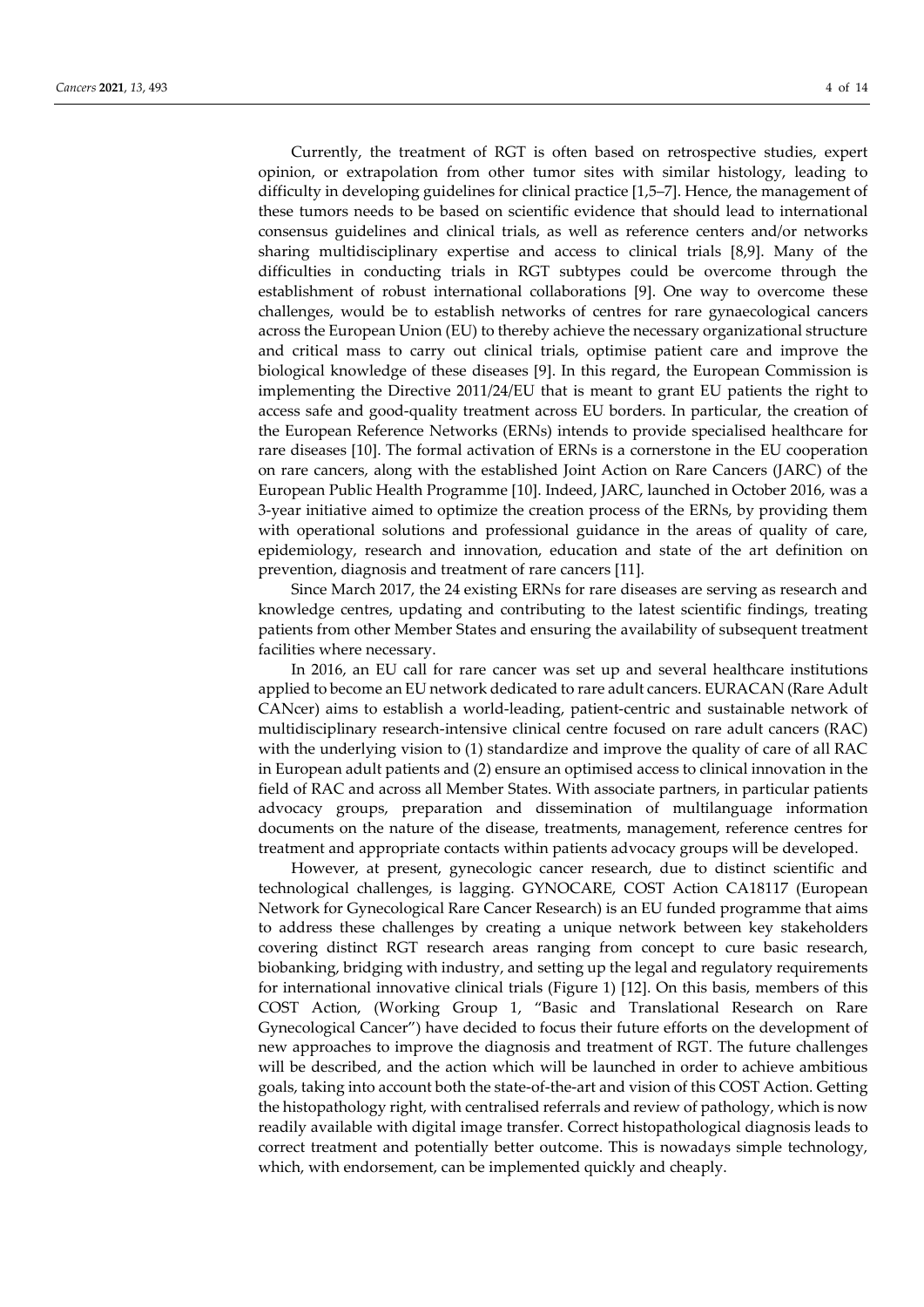

Figure 1. Description of the GYNOCARE COST Action CA18117. The main aim and objective of the Action is to create a European platform for Gynaecological Rare Cancer research to bridge the gap from concept to cure (connect basic research to biobanking to clinical trials). GYNOCARE has devised 5 Working Groups (WGs) and each of which contributes to a specific sub-objective and tackles a specific challenge. WG1–Basic Research: Coordination of ongoing and future research activities. The main objective of WG1 is to further develop a well-established network of researchers that impulse research in Gynaecological Cancer, with focus on very rare diseases where the treatments options are scarce. WG2–Coordination of bridging the gap between biobanks and translational research projects: The main objectives of WG2 are to establish a virtual network from the existing European biobanks for rare gynaecological malignancies (using a virtual platform that will allow the real time visualisation of the samples); and to integrate the biobanking concept within the clinical trials and translational research projects running in this field. WG3–Coordinating harmonisation of legal/regulatory requirements for international trials and other collaborative efforts. This WG aims to harmonise the legal requirements requested from the different European countries (all EU countries and non-EU countries within Europe). WG4-Bridging the gap between industry and biotechnology companies and translational research projects. The main objective of WP4 is to introduce GYNOCARE to the Pharma industries and to the companies that are developing commercial tools for diagnosis and prognostic assessment of the patients to showcase the distinct value for trial and study design, while also revealing to potential for smarter drug design and reuse of existing therapeutics. WG5–Coordination of interactions between clinical trials, translational research, and basic research. The main objective of the WP is to connect all the actions and stakeholders to existing and established clinical trial activities. (https://www.cost.eu/actions/CA18117/#tabs|Name:overview). Figure created using Biorender (https://biorender.com/).

## **2. Challenges**

## *2.1. Definition of Rare Gynaecological Tumors*

The primary challenge is definition of what truly constitutes a rare gynaecological tumor. Apart from the updated classification of rare gynecological malignancies based on site and morphological criteria as given in Table 1, the European Society of Gynae-Oncology (ESGO) has recently launched a mobile app as part of the rare cancers algorithms and guidelines [13]. Leiomyosarcoma, carcinosarcoma, malignant sex cordstromal tumor, malignant germ cell tumor, gestational trophoblastic disease, ovarian clear cell carcinoma, ovarian mucinous carcinoma, ovarian low-grade serous carcinoma, and small cell ovarian carcinoma hypercalcemic type are the initial cancers classified by ESGO as rare gynaecological tumors. This work had already been started almost a decade ago by the Gynecologic Cancer InterGroup (GCIG), which included the Rare Tumor Working Group [5–7,14–16]. Nonetheless, the standardization of clinical/histopathological guidelines when defining a rare gynae tumor will be of paramount relevance both for the diagnosis itself, and for designing clinical trials for testing new therapies. Therefore, for both translational studies and clinical trials, pathology input is crucial to determine the diagnosis, using appropriate diagnostic criteria, including immunohistochemistry and, where appropriate, molecular testing.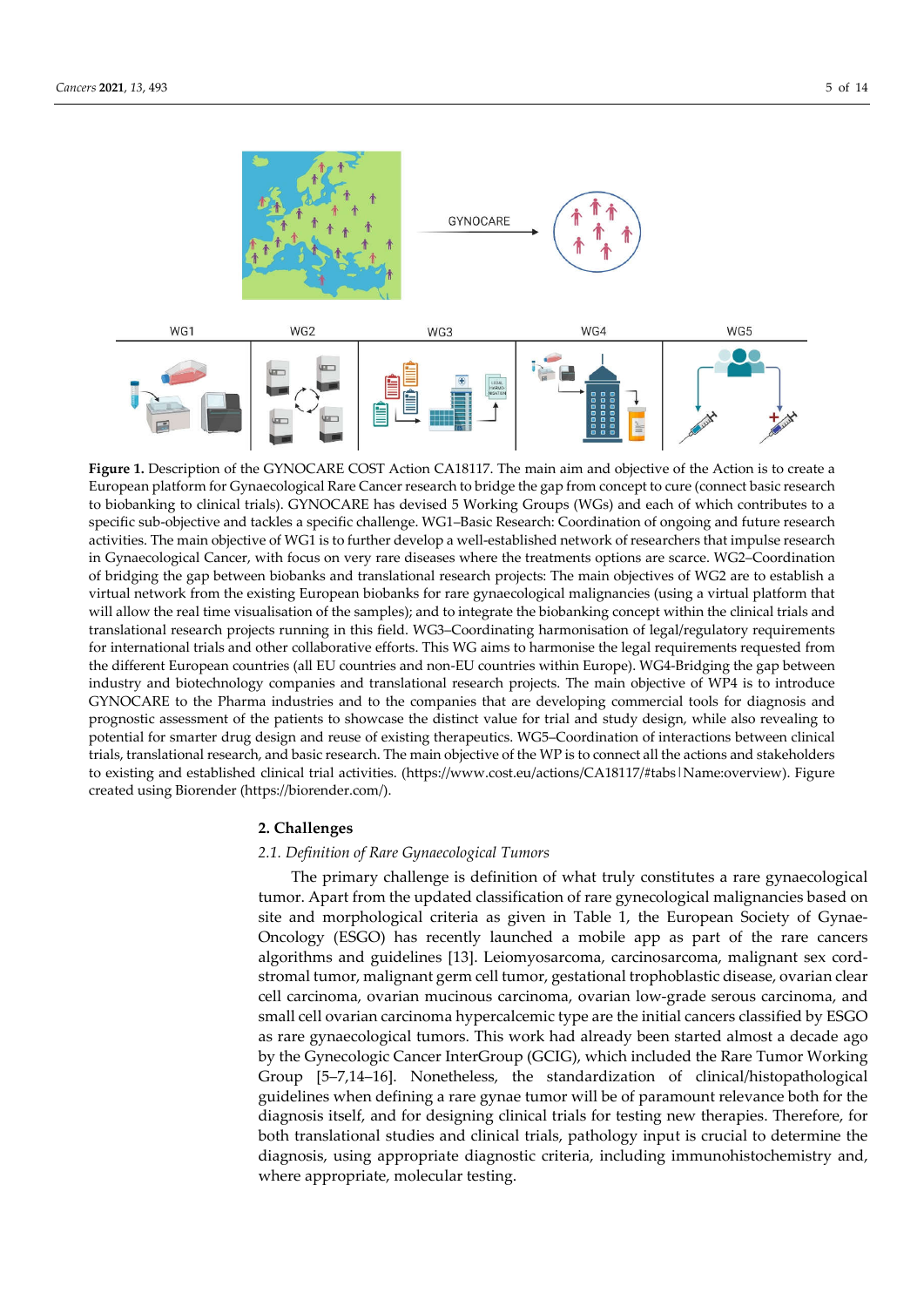## *2.2. Biobanks as Basis of Personalized Medicine*

The development of new diagnostic, prognostic and therapeutic strategies will largely depend on our ability to study the molecular basis of RGT. At present, the great heterogeneity coming from inter-centre specimen handling (e.g., pre-analytic variations linked to its processing and storage) will conceivably result in an overall poor replicability/reliability of the findings obtained from multi-site-based studies, leading to a general inability of formulating robust conclusions. Therefore, the development of RGT dedicated biobanks, along with the definition of Standard Operating Procedures (SOAPs) will play a crucial role in collecting an adequate series of biospecimens with accompanying clinical data for personalized medicine [17,18]. Biobanks promise high quality biological samples for collaborative scientific research but have to face major challenges to achieve internationally recognised certification and/or accreditation. Challenges related to biobanking include quality management by adherence to International Standards, namely General Requirements for biobanking (ISO 20837: 2018) [19] and Quality management systems (ISO 9001:2015) [20], resolution of ethical and legal issues related to specimen access, on a national and international level, while ensuring adequate safeguards for participant privacy and data protection, as well as the development of strategies for long term biobank sustainability. Thus, harmonization of biobanking standards is vital in facilitating international multi-center collaborative studies with valuable outcomes to improve personalized treatments [21]. Several academic institutions and biotechnology companies committed to biobanking across the world (e.g., UK BioBank, Japan BioBank, FinnGen) are already implementing standardized conditions that allow an easy exchange of harmonized data and specimens with the final aim of increasing the sample size of the cohort analyzed (e.g., of particular relevance when dealing with rare conditions, such as gynae cancer) and the reliability/reproducibility of the findings. The engagement with EU-wide research infrastructures such as BioBanking and Biomolecular Research Infrastructure–European Research Infrastructure Consortium (BBMRI-ERIC) and other international consortia will strive to deliver advanced bio-banking resources to all contributors by providing for harmonisation of procedures with Standard Operating Procedures for the consenting, collection and pre-analytical processing of all data and samples [22]. This will facilitate the provision of multi-modal, harmonized data from the different branches of the -omic sciences (e.g., genomics, epigenomics, proteomics, etc.) [17].

Currently, the new field is that of imaging biobanks (IBs) is generating a large amount of data coming from cutting-edge imaging technologies that can be exploited by highthroughput computing to extract radiological features, useful to determine new non- or minimally invasive biomarkers. Imaging biobanks linked to biological samples and patients' clinical information may be considered as a new frontier in biobanking. Similar considerations apply to the increasing generation of whole-slide images from histopathology slides, which are now used in some healthcare settings for routine pathology reporting. This could lead to the generation of multi-omics biobanks, where radiological and histopathological image data could be integrated with genomic, transcriptomic, proteomic, metabolomics, etc findings for an innovative and personalized approach to cancer treatment [17]. In this frame, we believe that the future of medical research should be closely linked to that of biobanking, which could offer tools to all researchers to overcome these challenges, facilitating development of novel diagnostic strategies and personalized treatments for RGT.

## *2.3. Assessing the Impact of Molecular Testing on RGT Treatment*

Until the early 21st century, classification of human cancers, including gynecologic tumors, was mostly based on the tissue of origin or histological characteristics rather than well defined complex molecular signatures [23]. Subsequently, genetic defects, which basically determine the abnormal behavior of tumor cells, were analyzed more effectively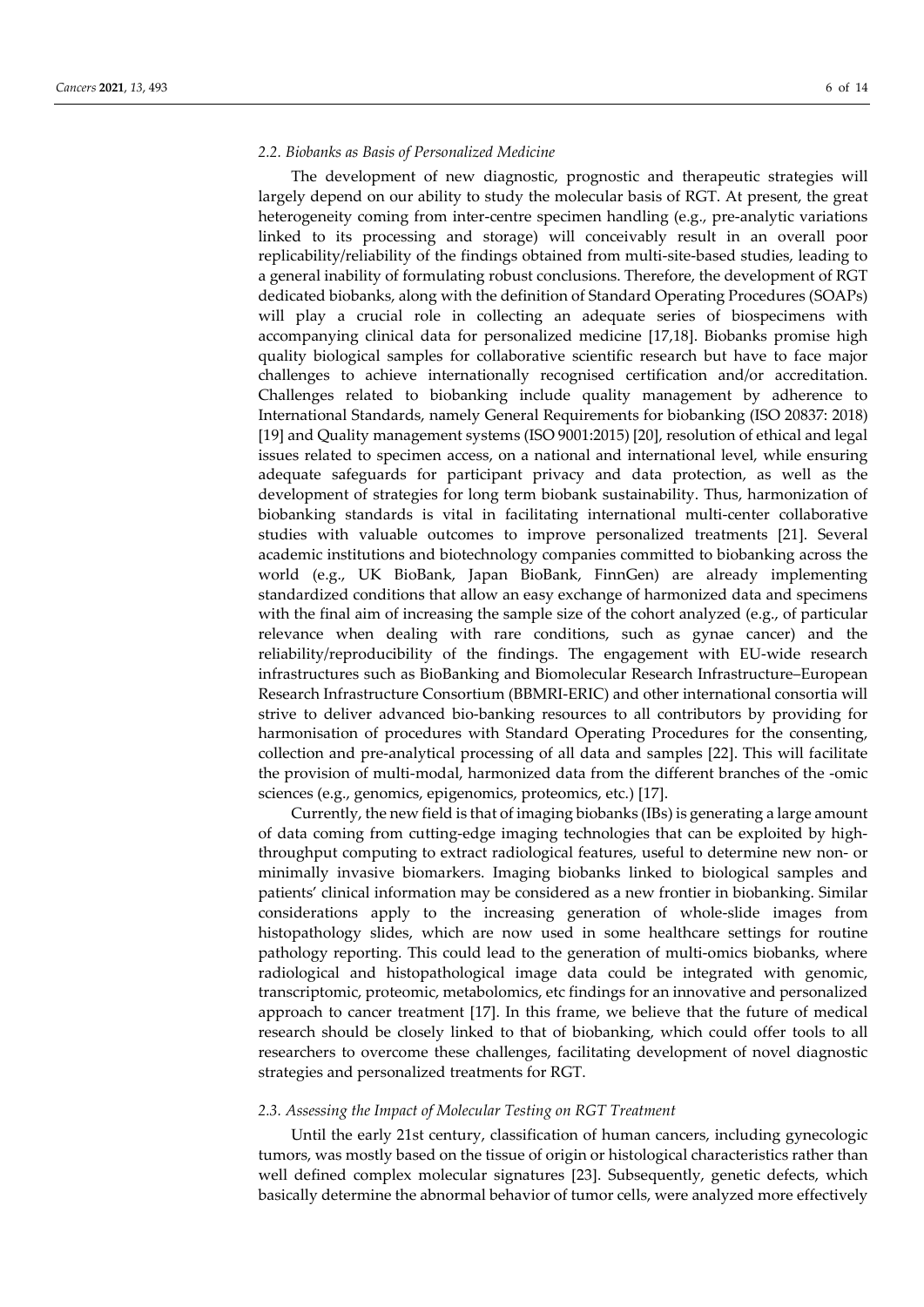using high throughput molecular methods, such as: Whole Genome or Whole Exome Sequencing (WGS/WES), Comparative Genomic Hybridization (CGH-array), gene expression profiling by probe-based microarray or by RNA-sequencing (RNA-Seq), arraybased protein expression and methylation profiling, allowing more information to be obtained through a system-biology approach (genome, transcriptome, proteome) [24–26].

Such advances in our understanding of the molecular features underlying cancer biology have facilitated our ability to classify tumors based on their molecular signatures and the identification of "driver" alterations involved in cancer development and progression [27]. Indeed, this extensive molecular characterization is paving the way for a tailored, therapeutic precision medicine approach for each individual patient [28]. As the majority of individual molecular alterations identified so far do not have an ad-hoc FDA-or EMA-approved therapy, the need for larger studies employing high-throughput technologies for molecular testing, to better define the cancer-related aberration, is clearly warranted. However, there is still much to be learnt on the optimal timing of testing and incorporation into clinical practice [29].

In all gynecologic cancers, tumor recurrence after initial therapy is usually fatal. Now, when standard of care options fail, molecular testing such as next generation sequencing (NGS), Sanger sequencing and pyrosequencing, is increasingly utilized to identify targeted therapies for cancer treatments such as hormone therapies, pathway specific therapies, and immunotherapies. Molecular testing can identify opportunities for drugs approved by regulatory agencies as well as experimental therapeutics in clinical trials [29]. Thus, regarding RGT, it will be necessary to evaluate how the findings coming from the application of High-Throughput technologies (e.g., NGS, proteomics and other molecular testing) could lead to effective clinical actions, through the identification of predictive biomarkers useful both in disease prediction and in its clinical follow-up, by means of a pharmacogenomics approach.

## *2.4. Prospects of Omics-Based Molecular Approaches in RGT Diagnosis and Treatment*

As mentioned above, in recent years, high-throughput technologies (genomics, transcriptomics, proteomics and metabolomics) (Table 2) have demonstrated enormous potential as unbiased, large-scale, biomarker discovery platforms [30]. Genomics provides information about the full set of genes within a cell, rather than focusing on individual genes, and holds a great promise to enable the discovery of novel biomarkers and diagnostic tests [31,32].

| Objective      | <b>Type of Analysis</b>     | Feature                                                    |
|----------------|-----------------------------|------------------------------------------------------------|
| Genomic        | Whole-Genome                | To detect DNA mutations and structural variations by       |
|                | Sequencing (WGS)            | sequencing the whole genome                                |
|                | Whole-Exome                 | To detect DNA mutations by sequencing the whole            |
|                | Sequencing (WES)            | exon region                                                |
| Epigenomic     | Bisulfite sequencing        | To analyze genomic DNA methylation                         |
|                | ChIP-seq <sup>a</sup>       | To detect the targets of transcription factors or analysis |
|                |                             | of histone modifications                                   |
|                | miRNA Sequencing            | To analyze microRNA (miRNA) expression profiles            |
| Transcriptomic | RNA sequencing              | Used for analysis of gene expression or detection of       |
|                |                             | fusion genes and splice variants                           |
| Proteomic      | Microarray                  | To detect only known proteins                              |
|                | SELDI-TOF MS <sup>b</sup>   | To perform omni-comprehensive protein profiling            |
| Metabolomic    | <sup>c</sup> LC-MS plus NMR | To separate and detect metabolites                         |

**Table 2.** Some High-throughput technologies and Features.

a ChIP: Chromatin immunoprecipitation; b SELDI-TOF MS: Surface-enhanced laser desorption/ionization-time of flight mass spectrometry; <sup>c</sup> LC-MS plus NMR: liquid chromatography and mass spectrometry plus nuclear magnetic resonance.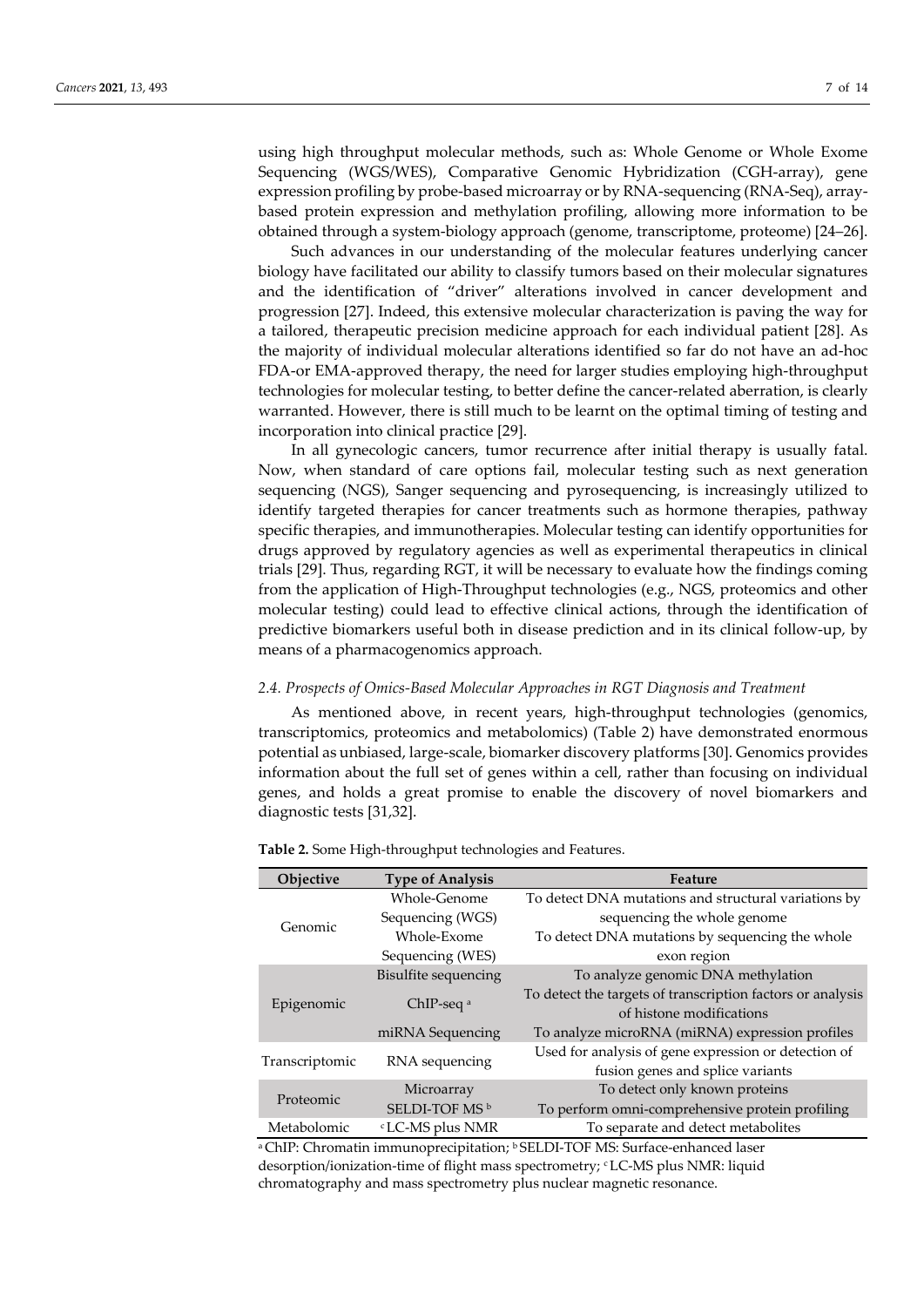Despite initial optimism that genomics could revolutionize clinical diagnostics, it became clear that the knowledge of our genome sequence alone is insufficient to elucidate disease-specific interactions at the molecular level, as environment plays a major role in disease causation. In addition, protein-coding sequences constitute only 1.5–2% of the human genome, whereas the majority of the genome is transcribed into non-coding (nc) RNAs, including microRNAs (miRNAs), long non-coding RNAs (long ncRNAs), small interfering RNAs (siRNAs), piwi-interacting RNAs (piRNAs), transfer ribonucleic acids (tRNAs), ribosomal ribonucleic acids (rRNAs), small nuclear RNAs (snRNAs), and small nucleolar RNAs (snoRNAs) [33].

Thus, these complexities spearheaded rapid progress in interdisciplinary systems biology that integrate genomic/epi-genomic, transcriptomic and proteomic data [34,35]. The epigenome is a more dynamic entity compared to the genome, reflecting a variety of functional states occurring diversely in space and time. Epigenetic mechanisms (DNA methylation, histone modifications and nucleosome remodeling) have been shown to represent the prevalent carcinogenetic player [35]. Epigenetics involves the role of noncoding RNAs (including microRNAs), that by regulating gene expression of their target genes, they may lead to their inhibition and/or degradation [36].

Epigenetic silencing has been suggested as one of the major causes of gynecologic cancer, being able to inactivate multiple pathways including cell cycle control, DNA repair, and apoptosis [36]. Furthermore, epigenetic alterations have been recognized as useful tools for the development of novel biomarkers for diagnosis, prognosis, therapeutic prediction and monitoring of diseases, as well as may represent novel therapeutic targets [37,38].

The study of the transcriptome allows for the characterization of genetic expression at the RNA level. In contrast to DNA, actively transcribed RNA reflects the diversity of cell types and their regulatory mechanisms [35]. Moreover, it is well established that cancer cells display aberrant transcriptional patterns underlying the pathogenic disruption at the basis of the various cancer related phenotypes. In addition to deregulated transcription, it has been shown that mutations at splicing-site sequences and/or affecting the spliceosome machinery lead to aberrant splicing in many cancers [39]. Thus, RNA sequencing allows the identification of differentially expressed genes, cancer specific transcript isoforms and has great potential in unraveling underlying molecular mechanisms, helping the search for disease-specific biomarkers.

Furthermore, single-cell RNA sequencing (scRNA-seq) provides exceptional depth at a single cell resolution, revealing distinct trajectories, identifying populations of complex and rare cell lineages that cannot be detected from pooled cells. Overall, novel transcriptomic techniques are likely to offer functional clues to tumor progression and immunotherapy response of patients. However, transcripts may not always truly reflect the functional phenotype of a cell as they are not their final genetic products. There is also limited correlation between mRNA levels and encoded proteins. Because the proteome better reflects the dynamic state of cells and tissues, proteomics has great potential to yield actionable and clinically relevant biomarkers [35].

Metabolic reprogramming is one of the hallmarks of cancer and consequently, many metabolites detected in the blood can show altered levels in cancer patients. Metabolomics differs from nucleic acid-based-omics methods. Using metabolomics approaches such as, liquid chromatography and mass-spectrometry (LC-MS/MS) plus nuclear magnetic resonance spectroscopy (NMR), metabolites contained in a sample can be detected and quantified [34]. This strategy is based on the premise that differences in metabolites reflect differences in biological processes. Shifts in metabolite composition and changes at the genetic level enable the screening of potential biomarker candidates or therapeutic targets. The recent accumulation of knowledge based on metabolomics could enable advances in early cancer detection (for example, the profile of free amino acids in plasma is altered in the presence of cancer) [40]. So, this information might lead to the development of novel metabolomics-based screening for early detection of a malignancy. These findings can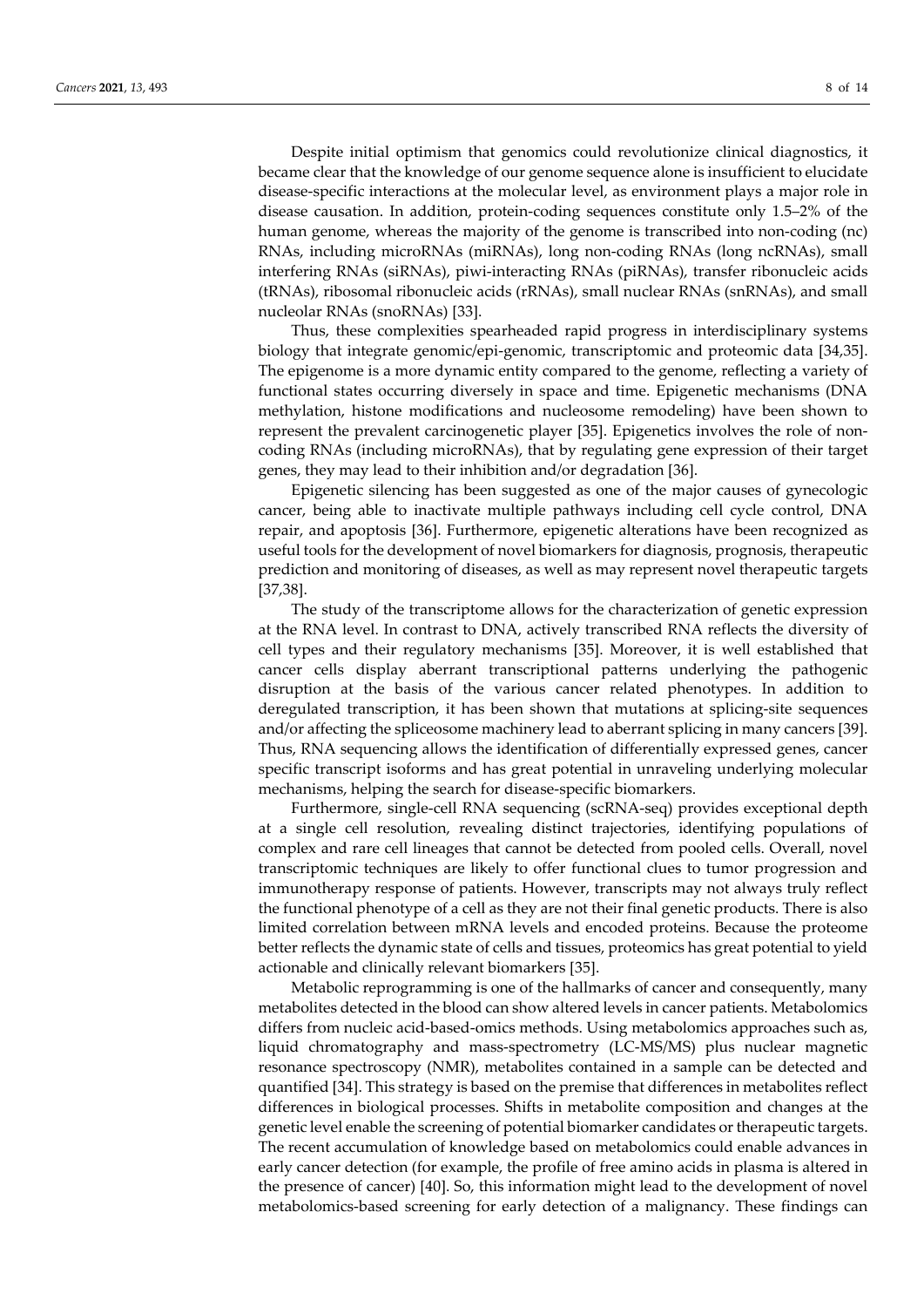then be integrated with genomics, transcriptomics, proteomics and epigenomic data to accelerate cancer research and diagnostics [41].

On this basis, our future studies will aim to characterize RGT by high-throughput technologies (genomics, epigenomics, transcriptomics, proteomics, and metabolomics). The achievement of this goal will allow to improve not only the classification of tumors but also to identify new therapeutic targets and strategies for RGT.

#### *2.5. Assessment of Circulating Tumor-Specific Markers as Predictive Biomarkers in RGT*

The quality, quantity, and availability of tumor tissue pose challenges to the clinical implementation of personalized medicine. The processing of formalin-fixed, paraffinembedded fragments can alter nucleic acids, and thus can decrease test sensitivity or lead to false-positive mutation calls. Moreover, the use of archived tissue or biopsies collected at a single time point may not account for intra-tumoral heterogeneity in space or time. Acquisition of multiple tumor biopsies to overcome this is hindered by the need for invasive procedures that not only put patients physically at risk but also require a significant amount of resources [42]. So, there is an urgent need for less-invasive procedures and new tumor biomarkers to improve early diagnosis.

Tumor biomarkers are molecules that are produced by cancer cells or stromal cells around them, which can be measured in body fluids (blood, urine, and peritoneal fluid) during the diagnosis, screening, or treatment of cancer. An ideal tumor biomarker should be sensitive enough for early detection of small tumors while retaining the specificity of the identified cancer type [43]. To date, there is no known tumor biomarker carrying these features for any of the RGTs.

An emerging field that may ameliorate this issue is the testing of circulating tumorspecific markers such as circulating tumor cells (CTCs), circulating tumor DNA (ctDNA), RNAs, particularly circulating free microRNAs (miRNA), proteins, metabolites, or exosomes, that are present in body fluids [42,44,45].

In this regard, liquid biopsies are easily accessible through minimally invasive procedures that can be repeated to provide a dynamic assessment of tumor-specific biomarkers. In addition, although most studies have focused on the identification of biomarkers in blood, the ease of availability of urine and the high patient compliance rates suggest that it could provide a promising resource for the screening of cancer patients [42,44,45]. Hence, our future research will aim to elucidate if liquid biopsies and/or urine could enable the development of routine screening tests, leading to early diagnosis, and reducing the poor survival rates associated with the later detection and treatment of RGT.

#### *2.6. Modern Approaches to Improve the Diagnosis and Treatment of RGT*

The first line of therapy for most gynecologic cancers includes surgery, followed by chemotherapy and/or radiation [46]. In the majority of cases, these traditional therapies do not completely eliminate the malignant cells. Therapeutic targets and modern immunotherapy, including PDL1 inhibitors, anti-angiogenic drugs, and PARPi are showing promising results [47].

However, the primary reason for high mortality is recurrence and subsequent metastasis caused by cancer stem cells (CSCs), a subpopulation of cells with the ability to undergo self-renewal and clonal evolution, which play a key role in tumor progression and drug resistance. CSCs have been identified in a number of solid tumors, including in several gynecologic malignancies (Table 3) [48–59]. Thus, new targeted strategies, possibly targeting CSCs, are urgently needed to minimize morbidity and mortality associated with gynecologic cancer.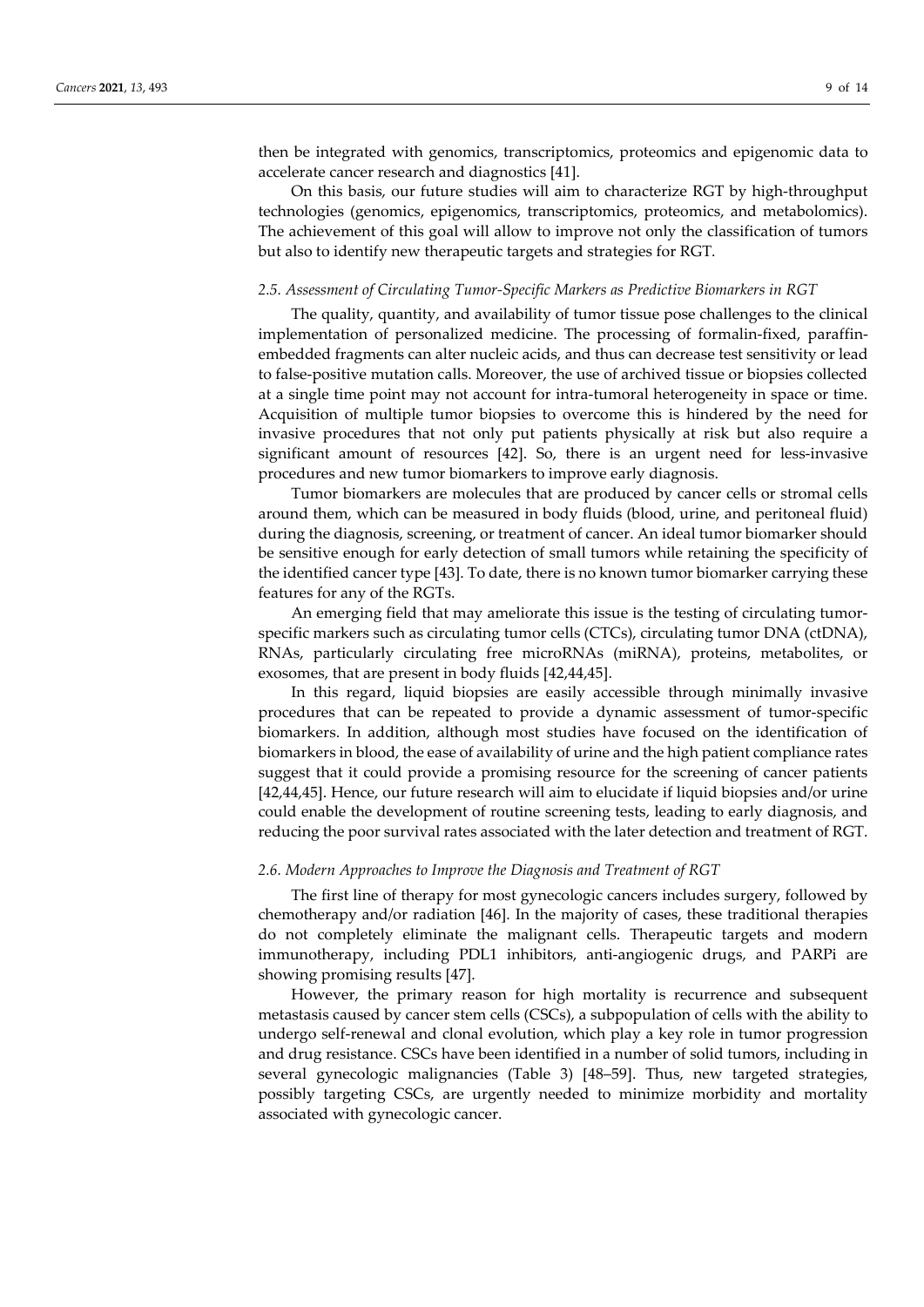| <b>Gynecologic Cancer</b> | <b>CSC Marker(s)</b>                                                          |
|---------------------------|-------------------------------------------------------------------------------|
| Cervical cancer           | * SP; or ALDHhigh                                                             |
| Uterine cancer            | $*$ SP; or CD133+                                                             |
| Ovarian cancer            | CD44+CD117+; CD44+CD24-;<br>ALDHhighCD133 <sup>+</sup> ; or CD24 <sup>+</sup> |
| Vulvar cancer             | $CD133^+$                                                                     |

**Table 3.** Cancer Stem Cells reported in gynecologic cancers [46–57].

\* SP: Side-population.

Theranostic approaches, that combine diagnostic imaging with therapy, have been shown to improve patient survival in several advanced cancers which are difficult to treat [60], and could also be applied to RGT. The theranostic concept relies on identifying appropriate molecular targets highly specific to the cancer cells and assessing their expression levels and distribution by imaging that can be subsequently used for guiding appropriate therapy [60].

New advances in nanotechnology have paved the way for creating next-generation nanotheranostics (NGNT) as multifunctional smart 'all-in-one' nanoparticles [61]. These particles integrate diagnostic, therapeutic and targeting agents into one single biocompatible and biodegradable carrier, opening up new avenues for breakthroughs in early detection, diagnosis and treatment of cancer through efficient targeting of CSCs [61].

Optimum NGNT must abide to the following criteria: (1) Rapidly and selectively accumulate in specific target site avoiding deposition of the therapeutics in healthy tissues; (2) allow a maximum drug loading capacity; (3) ability to signal morphological and biochemical characteristics of its target; (4) confer smart controlled drug release; and (5) ability to be cleared from the body after finalizing their task or biodegraded into nontoxic by-products. The perfect design of these NGNT should include four main components: therapeutic biomedical payload, imaging agent, nanocarrier and targeting moieties attached to the carrier surface. Achieving all these challenges by NGNT fabrication will open up new avenues for breakthroughs in early detection, diagnosis and treatment of cancer through efficient targeting of CSCs [61].

The gene editing approach is also currently investigated for its potential use in cancer therapy. The Clustered Regulatory Interspaced Short Palindromic Repeats (CRISPR) system consists of an RNA-guided nuclease Cas9, and the small guide RNA (sgRNA), an RNA molecule with a 20-nucleotide RNA sequence complementary to a specific target sequence in the genome. The sgRNA guides and activates the Cas9 nuclease, which makes a double-stranded break at the designated site, which is then repaired by cellular machinery. This repair can be guided to make a specific desired change in the genome, such as targeted insertion, deletion or correction of a specific DNA sequence, making it a potentially revolutionary tool for therapy [62]. Cancer therapy with the CRISPR-Cas9 technology is not focused on correcting/killing tumor cells, as the delivery and targeting of specific tissues is still an issue. The approach taken by many researchers is rather to modify the immune system of the individual, making their immune cells more responsive and more reactive, thus enabling them to recognize and destroy tumor cells [63]. A similar approach is taken by the therapeutic vaccines, which also primarily act as hyperactivators of the immune system. Even though there are still limitations to such therapies, clinical trials of therapeutic vaccines and CRISPR-Cas9 technology for ovarian cancer are under way [64]. Nowadays, RGT are frequently misdiagnosed or else diagnosed at an advancedstage due to the lack of effective biomarkers. So, our future research will aim to identify, using high-throughput technologies, new molecular targets and to develop novel approaches for cancer targeting with an emphasis on detection of CSCs, thus, improving both diagnosis and treatment of RGTs.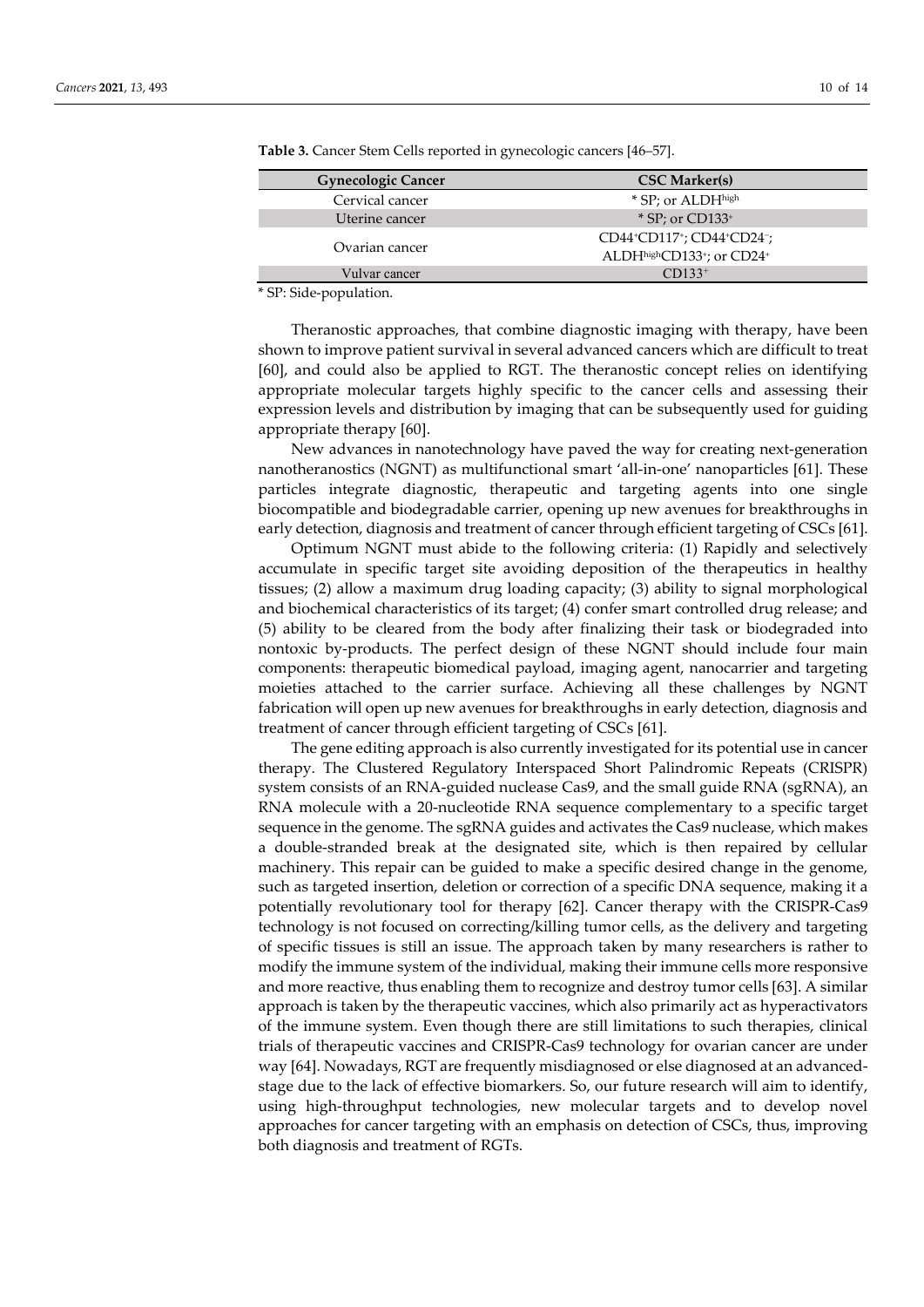## **3. Conclusions**

Rare cancers represent up to 25% of cancer mortality and almost 50% of gynecologic cancers [65]. Mortality rates for RGT are high due to the current lack of understanding of their pathology. A better paradigm to study these rare cancers based on international collaborative efforts may lead to a better harmonization of practice with more effective treatment [66]. However, many rare cancers are still being excluded from clinical trials or included in trials studying other cancers from the same organ of origin, but from which these rare tumors might vastly differ on a molecular level.

So, the future challenge will be to accurately diagnose patients and design clinical trials for these rare cancers. International efforts and investigator-led trials with the support of the pharmaceutical industry will help to narrow the current knowledge gap.

We also believe that overcoming the challenges described here, may lead to the following important outcomes: (1) Advancement of the state-of-the-art in the field of RGT; (2) development of new less- or non-invasive diagnostic methods for an earlier diagnosis, as well as improving RGT treatment; (3) an increase in the application of nanotechnology both in diagnosis and therapy; and (4) development of prospective databases with biobanking.

Overall, we expect that, international collaborations such as GYNOCARE (COST Action CA18117), will allow a significant step forward in improving the quality of RGT research in general, and will result in enhancing clinical care through personalized management for the benefit of women suffering from RGT.

**Author Contributions:** Conceptualization, R.D.F. and J.C.-A.; writing—original draft preparation, R.D.F. and J.C.-A.; writing—review and editing, R.D.F., S.S., D.F., B.E., C.S.-V., A.F., S.A.O., N.T.C., A.E.E-B., I.K., A.F., M.J.A., M.D., N.C., M.R.B., Y.M.-B., M.S., V.D., A.Y., M.V.-S., K.v.-B., R.A.M., V.N., P.K., P.A.-C., C.V., O.T., R.P., A.G., N.R., C.S.H. and J.C.-A.; funding acquisition, J.C.-A. All authors have read and agreed to the published version of the manuscript.

**Funding:** The publication of this manuscript was funded by the European Cooperation in Science & Technology program (EU COST)–COST Action CA18117: GYNOCARE-"European network for Gynaecological Rare Cancer research: From Concept to Cure".

**Institutional Review Board Statement:** Not applicable, as no new data on human or animal studies was collected.

**Informed Consent Statement:** Not applicable, as no new data on human or animal studies was collected.

**Data Availability Statement:** This concept paper does not report any new data.

**Acknowledgments:** This publication emerged from the European Cooperation in Science & Technology program (EU COST)–COST Action CA18117:GYNOCARE: "European network for Gynaecological Rare Cancer research: From Concept to Cure". R.D.F., S.S., D.F., B.E., C.S.-V., A.F., S.A.T., N.T.C., A.E.E.-B., I.K., A.F., M.J.A., M.D., N.C., M.R.B., Y.M.-B., M.S., V.D., A.Y., M.V.-S., K.V.-B., R.A.M., V.N., P.K., P.A.-C., C.V., O.T., R.P., A.G., N.R., S.C.H. and J.C.-A. are authors. R.D.F., S.S., D.F., B.E., C.S.-V., A.F., S.A.O., N.T.C, A.E.-B., I.K., A.F., M.J.A., M.D., N.C., M.R.B., Y.M.-B., M.S., V.D., A.Y., M.V.-S., K.v.-B., R.A.M., V.N., P.K., P.A.-C., C.V., O.T., R.P., A.G., N.R., C.S.H. and J.C.-A. are Action management committee members and/or form part of Working Group 1, and J.C.-A. is the Chairperson of this Action.

**Conflicts of Interest:** The authors declare no conflicts of interest.

#### **Abbreviations**

| ALDH              | aldehyde dehydrogenase                                                |
|-------------------|-----------------------------------------------------------------------|
| <b>BBMRI-ERIC</b> | BioBanking and Biomolecular Research Infrastructure–European Research |
|                   | Infrastructure Consortium                                             |
| ChIP              | Chromatin immunoprecipitation                                         |
| <b>CRISPR</b>     | Clustered Regulatory Interspaced Short Palindromic Repeats            |
| CSC <sup>-</sup>  | cancer stem cell                                                      |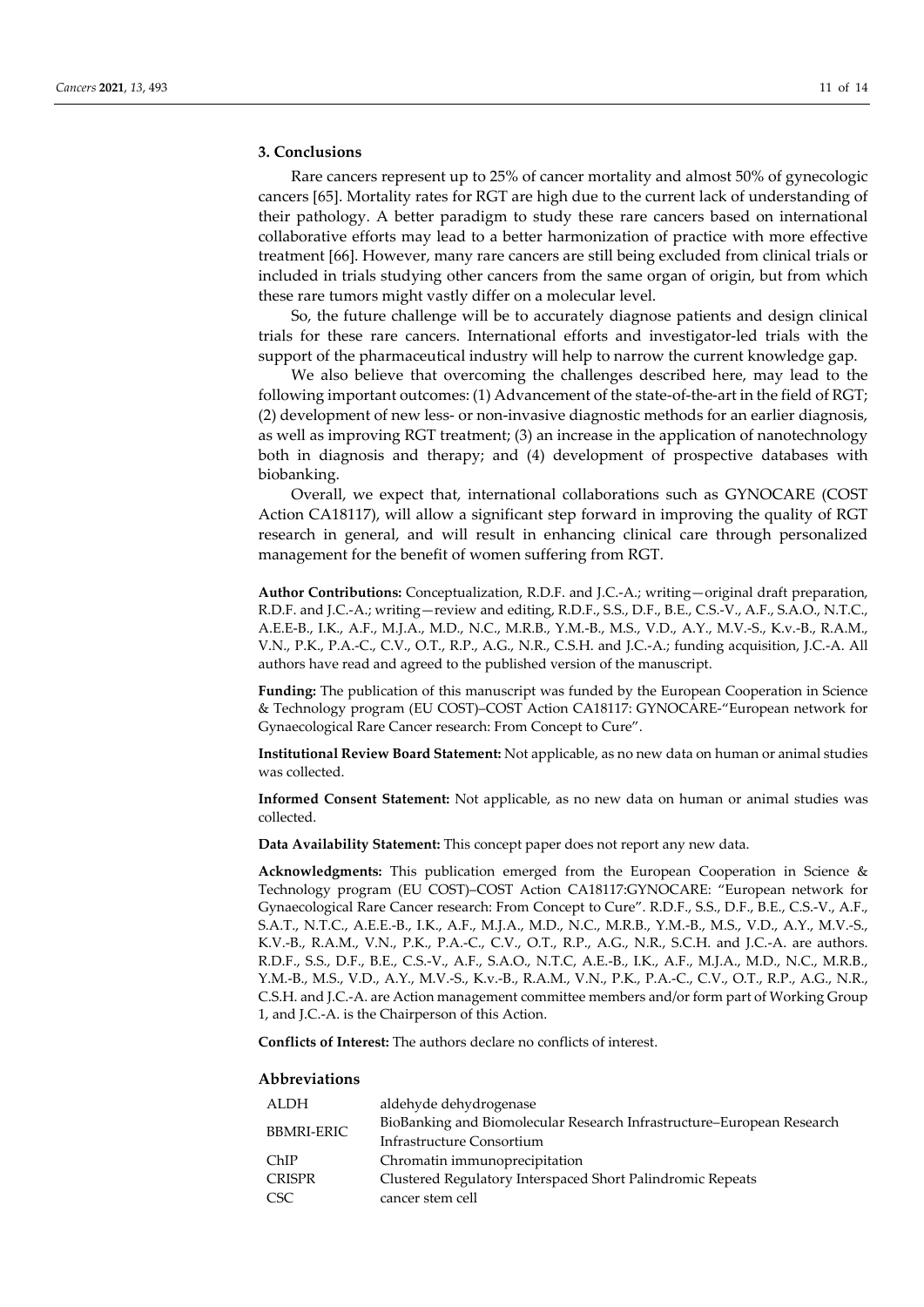| CTC                 | circulating tumor cell                                           |
|---------------------|------------------------------------------------------------------|
| ctDNA               | circulating tumor DNA                                            |
| EMA                 | European Medicines Agency                                        |
| FDA                 | Food and Drug Administration                                     |
| <b>ERNs</b>         | European Reference Networks                                      |
| JARC                | Joint Action on Rare Cancers                                     |
| LC-MS               | liquid chromatography and mass spectrometry                      |
| miRNA               | micro-RNA                                                        |
| NGS                 | next generation sequencing                                       |
| NMR                 | nuclear magnetic resonance                                       |
| RAC                 | rare adult cancers                                               |
| RGT                 | rare gynecological tumor                                         |
| scRNA-seq           | single-cell RNA sequencing                                       |
| <b>SELDI-TOF MS</b> | Surface-enhanced laser desorption/ionization-time of flight mass |
|                     | spectrometry                                                     |
| SOAPs               | <b>Standard Operating Procedures</b>                             |
| SP                  | Side-population                                                  |

#### **References**

- 1. Mandilaras, V.; Karakasis, K.; Clarke, B.; Amit Oza, A.; Lheureux, S. Rare tumors in gynaecological cancers and the lack of therapeutic options and clinical trials. *Expert Opin. Orphan Drugs* **2017**, *5*, 71–83.
- 2. WHO Classification of Tumors Editoral Board. *Female Genital Tumors*, 5th ed.; WHO Classification of Tumors Series; IARC: Lyon, France, 2020; Volume 4. Available online: https://publications.iarc.fr/592 (accessed on 20 December 2020).
- 3. Ledermann, J.A.; Ray-Coquard, I. Novel approaches to improve the treatment of rare gynecologic cancers: Research opportunities and challenges. *Am. Soc. Clin. Oncol. Educ. Book* **2014**, *34*, e282–e286.
- 4. Rarecare.net. Available online: http://www.rarecare.eu/default.asp (accessed on 17 December 2020).
- 5. Vermorken, J.B.; Avall-Lundqvist, E.; Pfisterer, J.; Bacon, M.; Anzgog, E.O. The Gynecologic Cancer Intergroup (GCIG): History and current status. *Annal. Oncol.* **2005**, *16*, viii39–viii42.
- 6. Leary, A.F.; Quinn, M.; Fujiwara, K.; Coleman, R.L.; Kohn, E.; Sugiyama, T.; Glasspool, R.; Ray-Coquard, I.; Colombo, N.; Bacon, M.; et al. Fifth Ovarian Cancer Consensus Conference of the Gynecologic Cancer InterGroup (GCIG): Clinical trial design for rare ovarian tumours. *Annl. Oncol.* **2017**, *28*, 718–726.
- 7. Stuart, G.C.; Kitchener, H.; Bacon, M.; DuBois, A.; Friedlander, M.; Ledermann, J.; Marth, C.; Thigpen, T.; Trimble, E.; Gynecologic Cancer Intergroup. 2010 Gynecologic Cancer InterGroup (GCIG) consensus statement on clinical trials in ovarian cancer: Report from the Fourth Ovarian Cancer Consensus Conference. *Int. J. Gynecol. Cancer* **2011**, *21*, 750.
- 8. Gershenson, D.M.; Okamoto, A.; Ray-Coquard, I. Rare Gynecologic Tumors: Coming of Age. *Gynecol. Oncol*. **2020**, *157*, 1–2.
- 9. Ray-Coquard, I.; Trama, A.; Seckl, M.J.; Fotopoulou, C.; Pautier, P.; Pignata, S.; Kristensen, G.; Mangili, G.; Falconer, H.; Massuger, L.; et al. Rare ovarian tumours: Epidemiology, treatment challenges in and outside a network setting. *Eur. J. Surg. Oncol*. **2019**, *45*, 67–74.
- 10. European Commission. Communication no. 679/2008 of 11 November 2008 to the European Parliament, the Council, the European Economic and Social Committee and the Committee of the Regions on Rare Diseases: Europe's Challenges. 2008. Available online: https://ec.europa.eu/health/ph\_threats/non\_com/docs/rare\_com\_en.pdf (accessed on 21 December 2020).
- 11. Joint Action Rare Cancers. Available online: Jointactionrarecancers.eu/index.php/cpmments/faqs (accessed on 15 December 2020).
- 12. European Collaboration in Science and Technology. Available online: https://www.cost.eu/actions/CA18117/#tabs|Name:overview (accessed on 1 December 2020).
- 13. European Society of Gynaecological Oncology. Available online: https://guidelines.esgo.org/rare-cancers-algorithms/ (accessed on 10 December 2020).
- 14. Reed, N.S.; Pautier, P.; Åvall-Lundqvist, E.; Choi, C.H.; Du Bois, A.; Friedlander, M.; Fyles, A.; Kichenadasse, G.; Provencher, D.M.; Ray-Coquard, I. Gynecologic Cancer InterGroup (GCIG) consensus review for ovarian small cell cancers. *Int. J. Gynecol. Cancer* **2014**, *24*, S30–S34.
- 15. Hensley, M.L.; Barrette, B.A.; Baumann, K.; Gaffney, D.; Hamilton, A.L.; Kim, J.W.; Maenpaa, J.U.; Pautier, P.; Siddiqui, N.A.; Westermann, A.M.; et al. Gynecologic Cancer InterGroup (GCIG) consensus review: Uterine and ovarian leiomyosarcomas. *Int. J. Gynecol. Cancer* **2014**, *2*4, S61–66.
- 16. Hasegawa, K.; Nagao, S.; Yasuda, M.; Millan, D.; Viswanathan, A.N.; Glasspool, R.M.; Devouassoux-Shisheboran, M.; Covens, A.; Lorusso, D.; Kurzeder, C.; et al. Gynecologic Cancer InterGroup (GCIG) consensus review for clear cell carcinoma of the uterine corpus and cervix. *Int. J. Gynecol. Cancer* **2014**, *24*, S90–S95.
- 17. Coppola, L.; Cianflone, A.; Grimaldi, A.M.; Incoronato, M.; Bevilacqua, P.; Messina, F.; Baselice, S.; Soricelli, A.; Mirabelli, P.; Salvatore, M. Biobanking in health care: Evolution and future directions. *J. Transl. Med*. **2019**, *17*, 172.
- 18. Kinkorová, J.; Topolčan, O. Biobanks in Horizon 2020: Sustainability and attractive perspectives. *EPMA J*. **2018**, *9*, 345–353.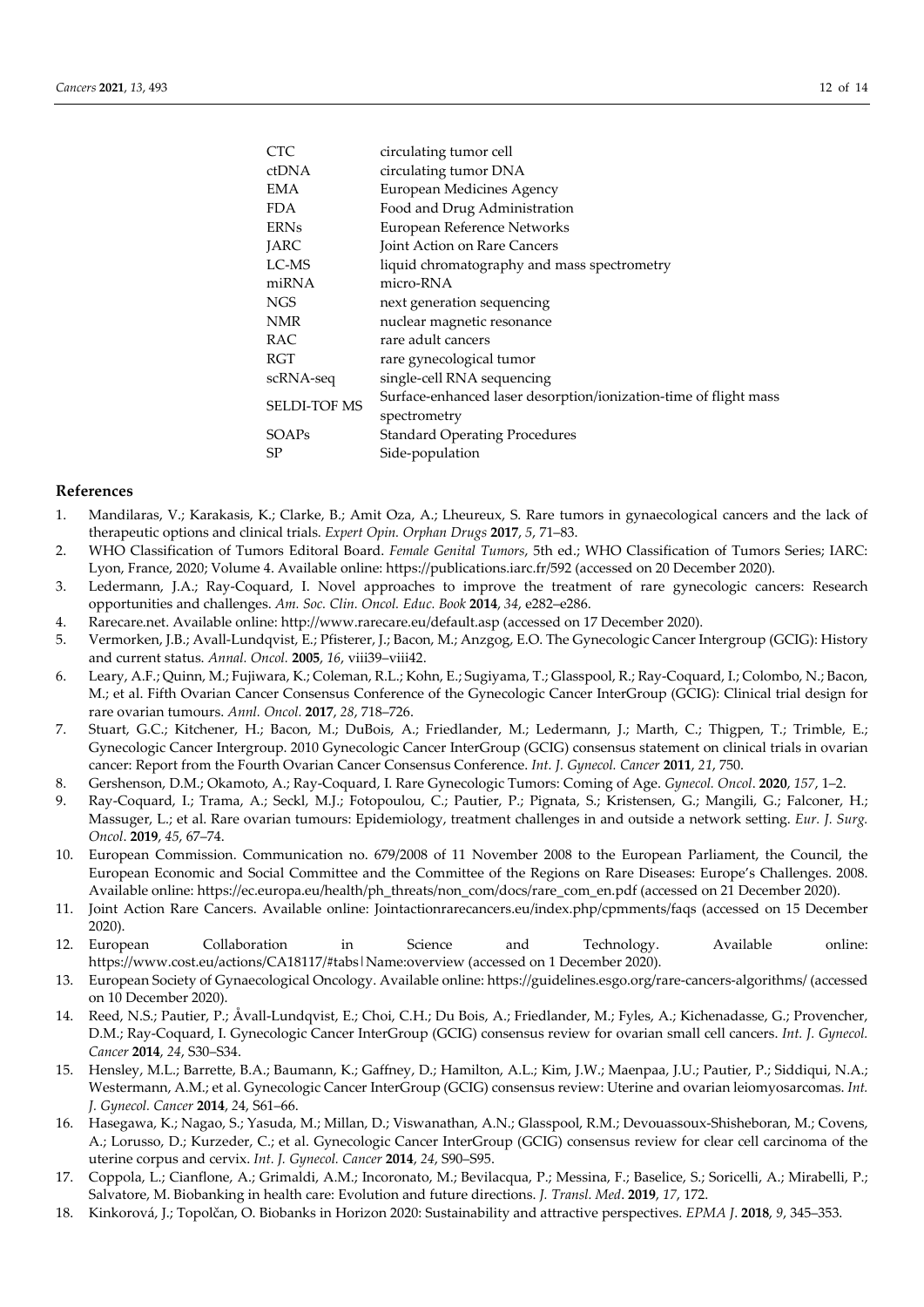- 19. ISO Standards. ISO 20387:2018. Available online: https://www.iso.org/standard/67888.html (accessed on 24 November 2020).
- 20. ISO Standards. ISO 9001:2015. Available online: https://www.iso.org/standard/62085.html (accessed on 24 November 2020).
- 21. Adishesh, M.; Hapangama, D.K. Enriching Personalized Endometrial Cancer Research with the Harmonization of Biobanking Standards. *Cancers (Basel)* **2019**, *11*, 1734.
- 22. BBMRI-ERIC. Available online: www.bbmri-eric.eu (accessed on 20 November 2020).
- 23. Zvara, A.; Hackler, L., Jr.; Nagy, Z.B.; Micsik, T.; Puskás, L.G. New molecular methods for classification, diagnosis and therapy prediction of hematological malignancies. *Pathol. Oncol. Res*. **2002**, *8*, 231–240.
- 24. Clifford, C.; Vitkinn, N.; Nersesian, S.; Reid-Schachter, G.; Francis, J.A.; Koti, M. Multi-omics in high-grade serous ovarian cancer: Biomarkers from genome to the immunome. *Am. J. Reprod. Immunol.* **2018**, *80*, e12975.
- 25. Boyd, N.; Dancey, J.E.; Gilks, C.B.; Huntsman, D.G. Rare cancers: A sea of opportunity. *Lancet Oncol*. **2016**, *17*, e52–e61.
- 26. Groisberg, R.; Hong, D.S.; Roszik, J.; Janku, F.; Tsimberidou, A.M.; Javle, M.; Meric-Bernstam, F.; Subbiah, V. Clinical Next-Generation Sequencing for Precision Oncology in Rare Cancers. *Mol. Cancer Ther.* **2018**, *17*, 1595–1601.
- 27. Hanahan, D.; Weinberg, R.A. Hallmarks of cancer: The next generation. *Cell* **2011**, *144*, 646–674.
- 28. Malone, E.R.; Oliva, M.; Sabatini, P.; Stockley, T.L.; Siu, L.L. Molecular profiling for precision cancer therapies. *Genome Med*. **2020**, *12*, 8.
- 29. Huang, M.; Hunter, T.; Slomovitz, B.; Schlumbrecht, M. Impact of molecular testing in clinical practice in gynecologic cancers. *Cancer Med*. **2019**, *8*, 2013–2019.
- 30. Guest, P.C.; Gottschalk, M.G.; Bahn, S. Proteomics: Improving biomarker translation to modern medicine? *Genome Med*. **2013**, *5*, 17.
- 31. Lockhart, D.J.; Winzeler, E.A. Genomics, gene expression and DNA arrays. *Nature* **2000**, *405*, 827.
- 32. Banach, P.; Suchy, W.; Derezinski, P.; Matysiak, J.; Kokot, Z.J.; Nowak-Markwitz, E. Mass spectrometry as a tool for biomarkers searching in gynecological oncology. *Biomed. Pharmacother*. **2017**, *92*, 836–842.
- 33. Carninci, P.; Kasukawa, T.; Katayama, S.; Gough, J.; Frith, M.C.; Maeda, N. The transcriptional landscape of the mammalian genome. *Science* **2005**, *309*, 1559–1563, doi:10.1126/science.1112014.
- 34. Ohashi, H.; Hasegawa, M.; Wakimoto, K.; Miyamoto-Sato, E. Next-generation technologies for multiomics approaches including interactome sequencing. *Biomed. Res. Int*. **2015**, *2015*, 104209.
- 35. Njoku, K.; Chiasserini, D.; Whetton, A.D.; Crosbie, E.J. Proteomic Biomarkers for the Detection of Endometrial Cancer. *Cancers (Basel)* **2019**, *11*, 1572.
- 36. Bleotu, C.; Socolov, D.; Anton, M.; Botezatu, A. *Gynecologic Cancers–Basic Sciences, Clinical and Therapeutic Perspectives*; IntechOpen: London, UK, 2016. Available online: https://www.intechopen.com/books/gynecologic-cancers-basic-sciencesclinical-and-therapeutic-perspectives/interplay-of-epigenetics-with-gynecological-cancer (accessed on 28 December 2020).
- 37. Eskander, R.N. The Epigenetic Landscape in the Treatment of Gynecologic Malignancies. *Am. Soc. Clin. Oncol. Educ. Book*. **2018**, *38*, 480–487.
- 38. Maldonado, L.; Hoque, M.O. Epigenomics and ovarian carcinoma. *Biomark Med*. **2010**, *4*, 543–570.
- 39. Hoyos, L.E.; Abdel-Wahab, O. Cancer-specific splicing changes and the potential for splicing-derived neoantigens. *Cancer Cell.* **2018**, *34*, 181–183.
- 40. Miyagi, Y.; Higashiyama, M.; Gochi, A.; Akaike, M.; Ishikawa, T.; Miura, T.; Saruki, N.; Bando, E.; Kimura, H.; Imamura, F.; et al. Plasma free amino acid profiling of five types of cancer patients and its application for early detection. *PLoS ONE* **2011**, *6*, e24143, doi:10.1371/journal.pone.0024143.
- 41. Kaushik, A.K.; DeBerardinis, R.J. Applications of Metabolomics to Study Cancer Metabolism. *Biochim. Biophys. Acta Rev. Cancer* **2018**, *1870*, 2–14.
- 42. Moloney, B.M.; Gilligan, K.E.; Joyce, D.P.; O'Neill, C.P.; O'Brien, K.P.; Khan, S.; Glynn, C.L.; Waldron, R.M.; Maguire, C.M.; Holian, E.; et al. Investigating the Potential and Pitfalls of EV-Encapsulated MicroRNAs as Circulating Biomarkers of Breast Cancer. *Cells* **2020**, *9*, 141.
- 43. Gumusoglu, E.; Gunel, T*.* The Role of Circulating Biomarkers in the Early Diagnosis of Ovarian Cancer. In *Ovarian Cancer from Pathogenesis to Treatment*; Devaja, O., Papadopoulos, A., Eds.; IntechOpen: London, UK, 2018; pp. 157–174, doi:10.5772/intechopen.75484.
- 44. Asante, D.B.; Calapre, L.; Ziman, M.; Meniawy, T.M.; Gray, E.S. Liquid biopsy in ovarian cancer using circulating tumor DNA and cells: Ready for prime time? *Cancer Lett.* **2020**, *468*, 59–71.
- 45. Grayson, K.; Gregory, E.; Khan, G.; Guinn, B.A. Urine Biomarkers for the Early Detection of Ovarian Cancer—Are We There Yet? *Biomark Cancer* **2019**, *11*, 1179299X19830977.
- 46. Arruebo, M.; Vilaboa, N.; Saez-Gutierrez, B.; Lambea, J.; Tres, A.; Valladares, M.; Gonzalez-Fernandez, A. Assessment of the evolution of cancer treatment therapies. *Cancers (Basel)* **2011**, *3*, 3279–3330.
- 47. Cortez, A.J.; Tudrej, P.; Kujawa, K.A. Advances in ovarian cancer therapy. *Cancer Chemother. Pharmacol*. **2018**, *81*, 17–38.
- 48. Muralikrishnan, V.; Hurley, T.D.; Nephew, K.P. Targeting Aldehyde Dehydrogenases to Eliminate Cancer Stem Cells in Gynecologic Malignancies. *Cancers (Basel)* **2020**, *12*, 961.
- 49. Villanueva-Toledo, J.; Ponciano-Gomez, A.; Ortiz-Sanchez, E.; Garrido, E. Side populations from cervical-cancer-derived cell lines have stem-cell-like properties. *Mol. Biol. Rep.* **2014**, *41*, 1993–2004.
- 50. Liu, S.Y.; Zheng, P.S. High aldehyde dehydrogenase activity identifies cancer stem cells in human cervical cancer. *Oncotarget* **2013**, *4*, 2462–2475.